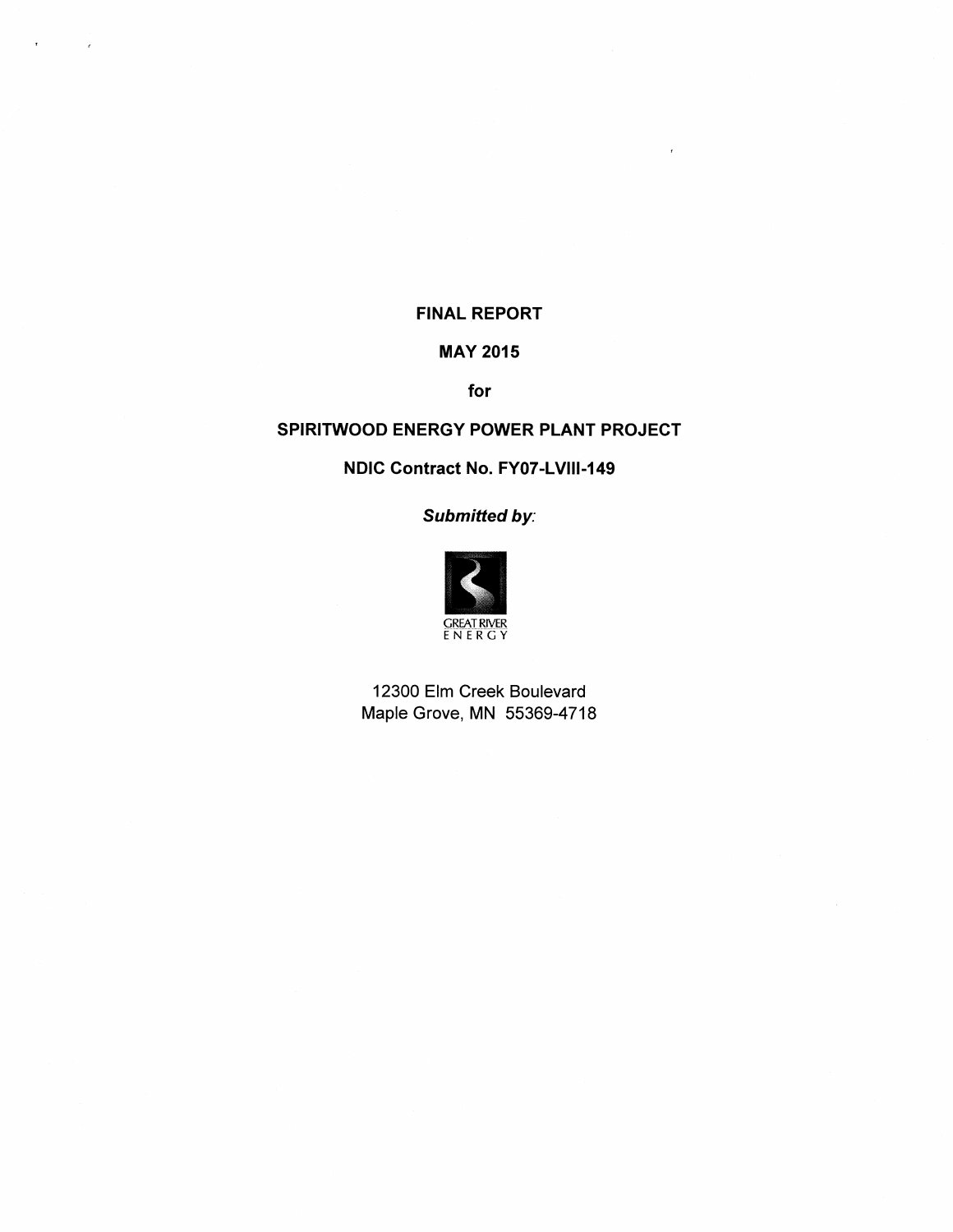### **FINAL REPORT MAY 2015 for SPIRITWOOD ENERGY POWER PLANT PROJECT**

#### **Introduction**

Great River Energy (GRE), Cargill, Inc. (Cargill), and the Newman Group (Newman) originally partnered to develop the Spiritwood Energy Power Plant (SWS), as part of the Spiritwood Industrial Park. In addition to electric power production, low pressure steam produced by SWS as a by-product of power generation was to be purchased by Newman and Cargill to provide process heat for Spirit Ethanol and a 30 percent expansion of the Cargill facility. It is the low cost of this energy source that was to allow Newman and Cargill to make development and expansion of their facilities economically feasible. The original ethanol plant portion of the project was cancelled by Newman and GRE spent several years actively pursuing replacement steam hosts for that portion of the project. In 2014 GRE was successful in finding an additional steam host in addition to the Cargill facility which is Dakota Spirit Ag-Energy (DSA). DSA is an ethanol plant located directly west of SWS.

Construction of the SWS and more recently DSA has provided a direct economic impact in eastern North Dakota by providing hundreds of construction jobs. SWS currently has 24 full time employees providing operations and maintenance functions for the power plant.

SWS achieved commercial operation on November 1, 2014 and has been providing low pressure steam to the Cargill facility. SWS has generated over 100,000 MWh of energy into the MISO market and delivered over 450,000 pounds of steam to Cargill since the plant achieved commercial operation.

DSA is expected to be in commercial operation in the second quarter of 2015 at which time SWS will be supplying low pressure steam, treated water and electric services for ethanol production.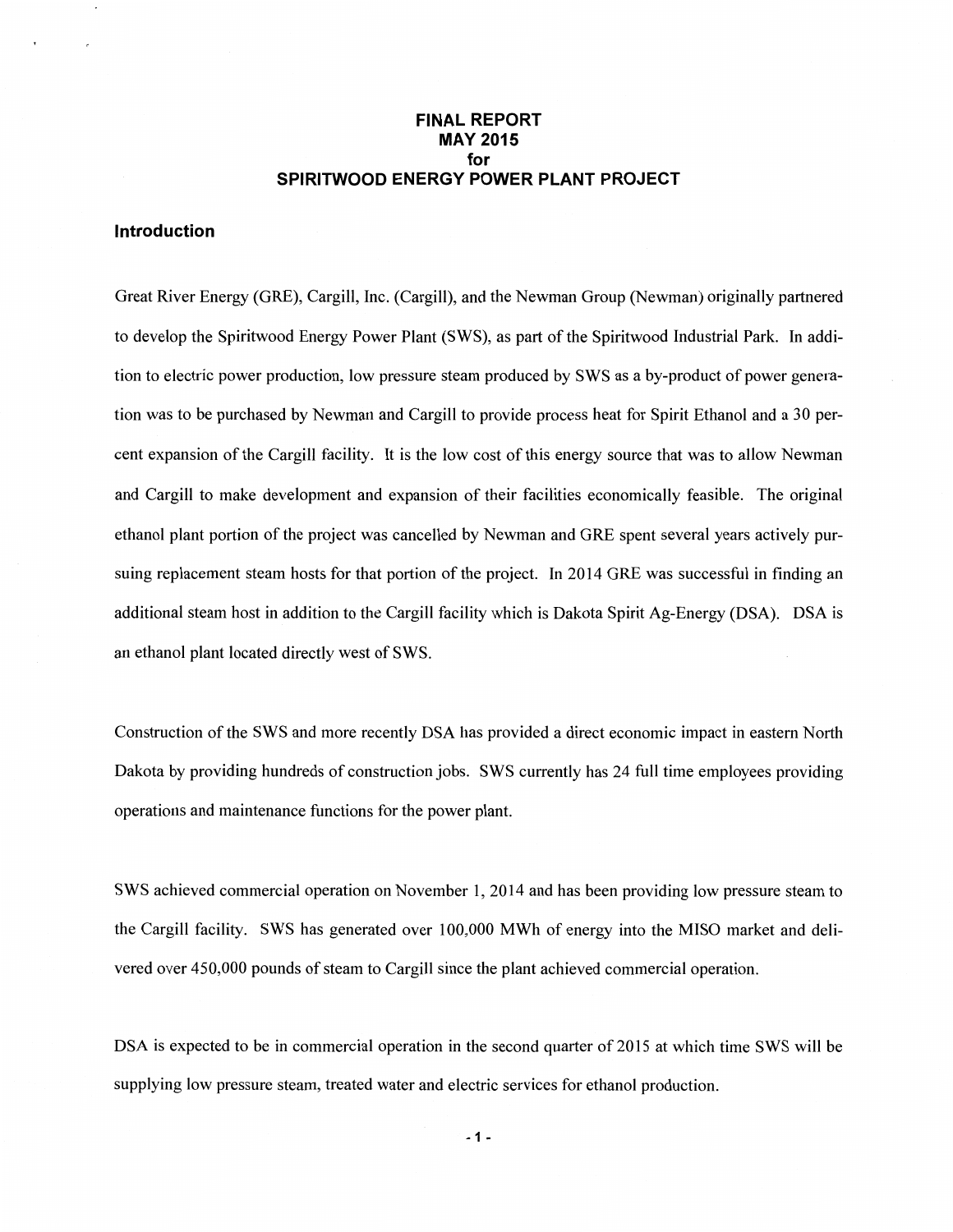The SWS project construction was completed in the fall of 2013 but was not placed into commercial operation due to low MISO energy prices at that time. Subsequently with the addition of DSA as an additional steam host the economics of operating SWS improved and starting in early 2014 the plant was recommissioned and placed into commercial operation on November 1, 2014. This is different than what was originally presented to the NDIC in the summer of 2006. Multiple changes to the plant configuration, costs and business structure have occurred since that original funding request; however the intent and purpose of the project is unchanged. SWS began construction in the third quarter of 2007, and is currently in commercial operation. SWS is utilizing Dryfine™ fuel enhancement process of North Dakota lignite from Coal Creek Station to provide steam to Cargill Malt, DSA and supply electricity into the MISO market and provide 24 new jobs for the Stutsman County area, all to the benefit of North Dakota.

SWS is also the first power generating facility to be fired with Dryfine<sup>™</sup> fuel enhancement process of North Dakota lignite as the design fuel. The GRE and related steam host relationships allows for the expanded use of lignite coal in North Dakota, the innovative use of Dryfine<sup>™</sup> fuel enhancement process of lignite coal, and the introduction of lignite-driven power production in the eastern half of North Dakota.

The North Dakota Industrial Commission (NDIC) in recognition of the above attributes of SWS funded a portion of the development of the project in an amount of \$2,000,000 at their July 2006 meeting.

#### **Accomplishments to Date**

#### Business Structure and Financing

The current business model for the Spiritwood Station is for GRE to have 100% ownership of the facility. Cargill did supply a portion of the project costs. Cargill and DSA receive steam from GRE at rates that were jointly negotiated between both parties. GRE receives condensate returned from Cargill and DSA and the remainder of heat is rejected in conventional cooling towers. Other commodity exchanges such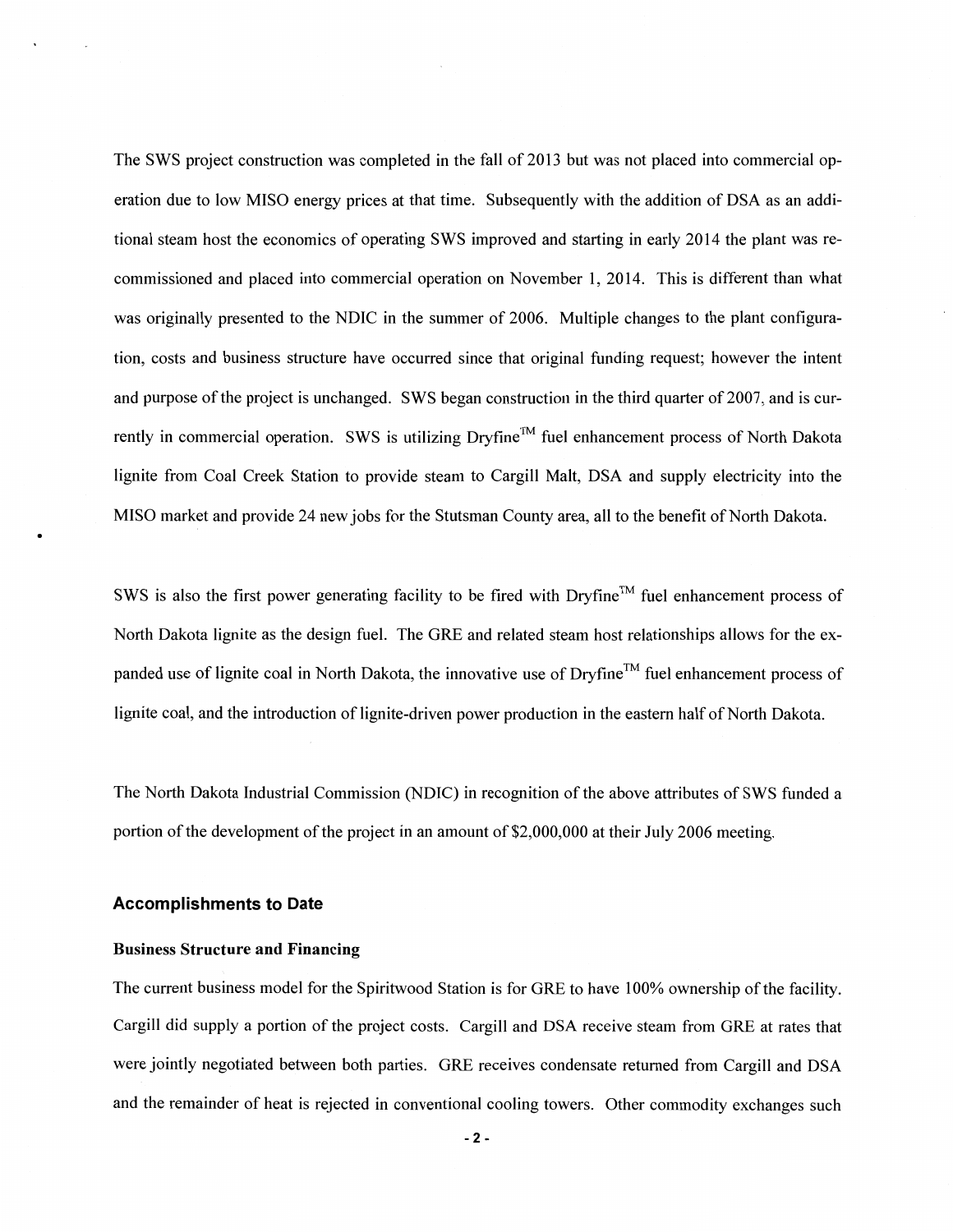as water, wastewater, and fire suppression water have similar exchange or sales agreements. GRE owns and operates SWS as a part of its generation fleet.

#### Cost Estimate

The final cost of the various projects comprising the construction and commissioning of SWS until commercial operation was achieved on November 1, 2014 was greater than \$400 million dollars.

#### Design Basis

The plant design basis has remained essentially unchanged since GRE submitted the first report to the NDIC in April of 2007. Spiritwood Station will provide 62MW of base load electricity and 37MW of peaking capability along with supply of steam to Cargill and DSA.

The Spiritwood Station is comprised of a Dryfine™ fuel enhancement process of North Dakota ligniteutilizing a new circulating fluidized bed (CFB) boiler supplied by Babcock and Wilcox, a single automatic extraction condensing steam turbine generator (STG) supplied by Siemens, with the capability of being used in peaking conditions for approximately 1,500 hours annually. This peaking capability is obtained through the use of a packaged boiler system, installed to provide steam to Cargill and DSA during times when the Spiritwood Station CFB boiler is unavailable or utilized to provide steam to Cargill and DSA during peak system demand and passing all of the steam generated in the Spiritwood Station CFB boiler through the steam turbine. The plant will furnish process steam to Cargill and DSA, while producing reliable, low-cost power delivered to the market.

#### **Summary**

SWS achieved commercial operation on November 1, 2014 and has been providing low pressure steam to the Cargill facility and to DSA beginning in the second quarter of 2015. SWS has generated over